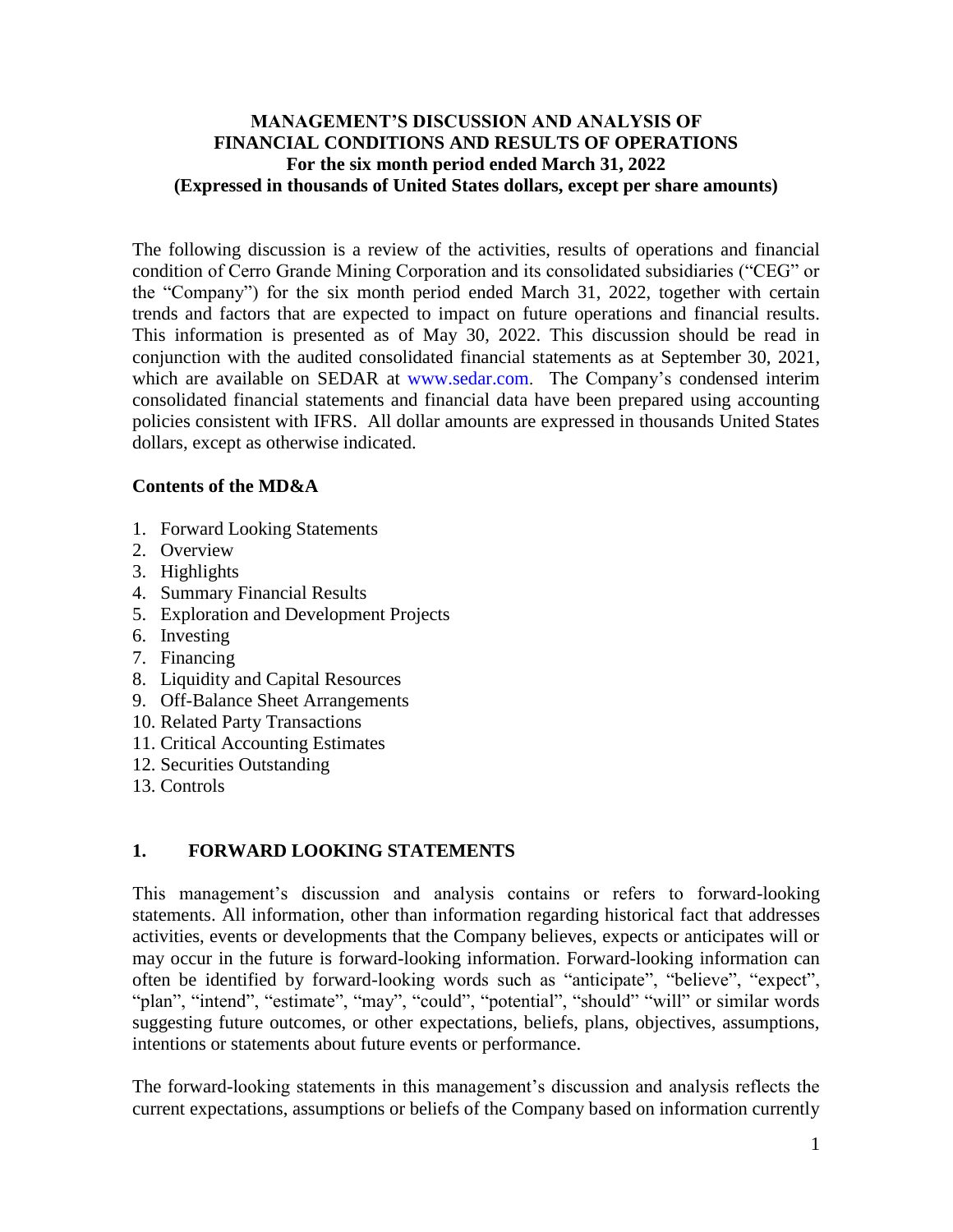available to the Company. With respect to forward-looking statements contained in this management discussion and analysis, the Company has made assumptions regarding, among other things, the Company's ability to generate sufficient cash flow from operations and capital markets to meet its future obligations, the regulatory framework in Chile, with respect to, among other things, permits, licenses, authorizations, royalties, taxes and environmental matters and the Company's ability to continue to obtain qualified staff and equipment in a timely and cost-efficient manner to meet the Company's needs.

Forward-looking statements are subject to a number of risks and uncertainties that may cause the actual results of the Company to differ materially from those discussed in the forward-looking information, and even if such actual results are realized or substantially realized, there can be no assurance that they will have the expected consequences to, or effects on, the Company.

Any forward-looking information speaks only as of the date on which it is made and, except as may be required by applicable securities laws, the Company disclaims any intent or obligation to update any forward-looking information, whether as a result of new information, future events or results or otherwise. Although the Company believes that the assumptions inherent in the forward-looking information are reasonable, forward-looking information is not a guarantee of future performance and accordingly undue reliance should not be put on such information due to the inherent uncertainty therein.

# **Non-IFRS financial measures**

The Company has included certain non-IFRS financial measures in this document. These measures are not defined under IFRS and should not be considered in isolation. The Company believes that these measures, together with measures determined in accordance with IFRS, provide investors with an improved ability to evaluate the underlying performance of the Company. The inclusion of these measures is meant to provide additional information and should not be used as a substitute for performance measures prepared in accordance with IFRS. These measures are not necessarily standard and therefore may not be comparable to other issues.

# **2. OVERVIEW**

The Company is an exploration corporation focused in Chile with no projects currently in development.

The Company's projects, which are in various stages of exploration and development in Chile include "Pimenton", "Tordillo" and two limestone deposits "Catedral" and "Cal Norte".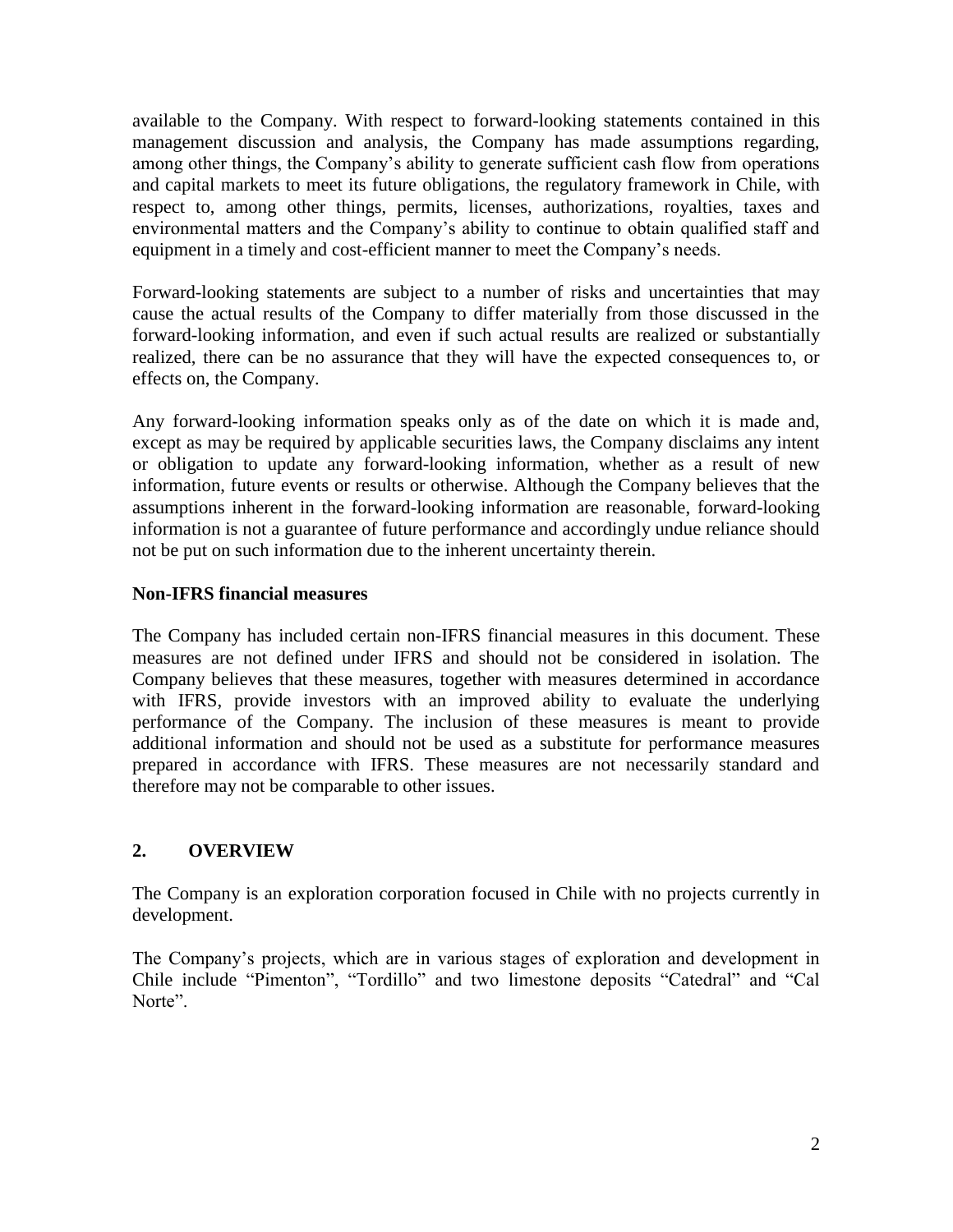### **3. HIGHLIGHTS**

#### **Operational Highlights**

There were no operations for the six month period ended March 31, 2022 and March 31, 2021.

The Company's subsidiary Minera Til Til Spa signed an Asset Purchase Agreement (the "APA") with Minera Tamidak Limitada ("Tamidak"), a private Chilean company owned by the family of a former director and significant shareholder. Under the terms of the APA, the Company can acquire, at its option, certain assets, rights and obligations of Tamidak relating to the Pimenton Copper Gold Mining Project for an aggregate of 3,900,000,000 Chilean pesos payable in three installments. The Company paid the first installment under the APA through the issuance of 44,055,102 common shares of the Company with a fair value of \$680. The remaining payments, each of which are 1,300,000,000 Chilean pesos payable in cash or common shares of the Company, at Tamidak's option, are due June 1, 2022 and December 1, 2023 respectively. Certain of the assets relating to the Pimenton Copper Gold Mining Project are subject to royalty agreements with a company controlled by the family of a former director and significant shareholder of the Company and a company controlled by a director of the Company.

The Company's subsidiary Minera Til Til SpA ("TilTil") has entered into a lease agreement for mining exploitation concessions (the"Agreement") with Minera Tamidak Limitada ("Tamidak") to lease to Tamidak certain concessions from the Company's past producing Pimenton copper and gold project located approximately 120km northeast of Santiago in the Andes mountains in Chile (the "Pimenton Project").

The purpose of the Agreement is to enable Tamidak to carry out certain exploration and extraction activities for mineral substances limited to the existing tailings pond at the Pimenton Project (the "Area of interest"). As such, Tamidak may carry out research, reconnaissance, exploration and exploitation works in the Area of Interest and sell any mineral substances recovered therefrom.

Pursuant to the Agreement, all activities to be conducted by Tamidak, including obtaining the required permits and authorizations applicable to Tamidak's activities, are its sole responsibility and costs. As compensation for the lease, Til Til is entitled to receive, on an annual basis, 50% of the net profits that Tamidak may receive from the recovery and sale of minerals recovered from the Area of Interest. In addition, Tamidak's activities cannot impede or limit any exploration activities on the Pimenton Project that Til Til may conduct on its own or that are undertaken by a third party pursuant to a formal written agreement enteredinto between Til Til and such third party, and as such, Til Til retains the right to terminate the Agreement with 7-months' prior written notice in the event that such activities would be incompatible with the activities carried out by Tamidak. The term of the Agreement is for three years and is automatically renewable for additional two-year periods unless terminated by either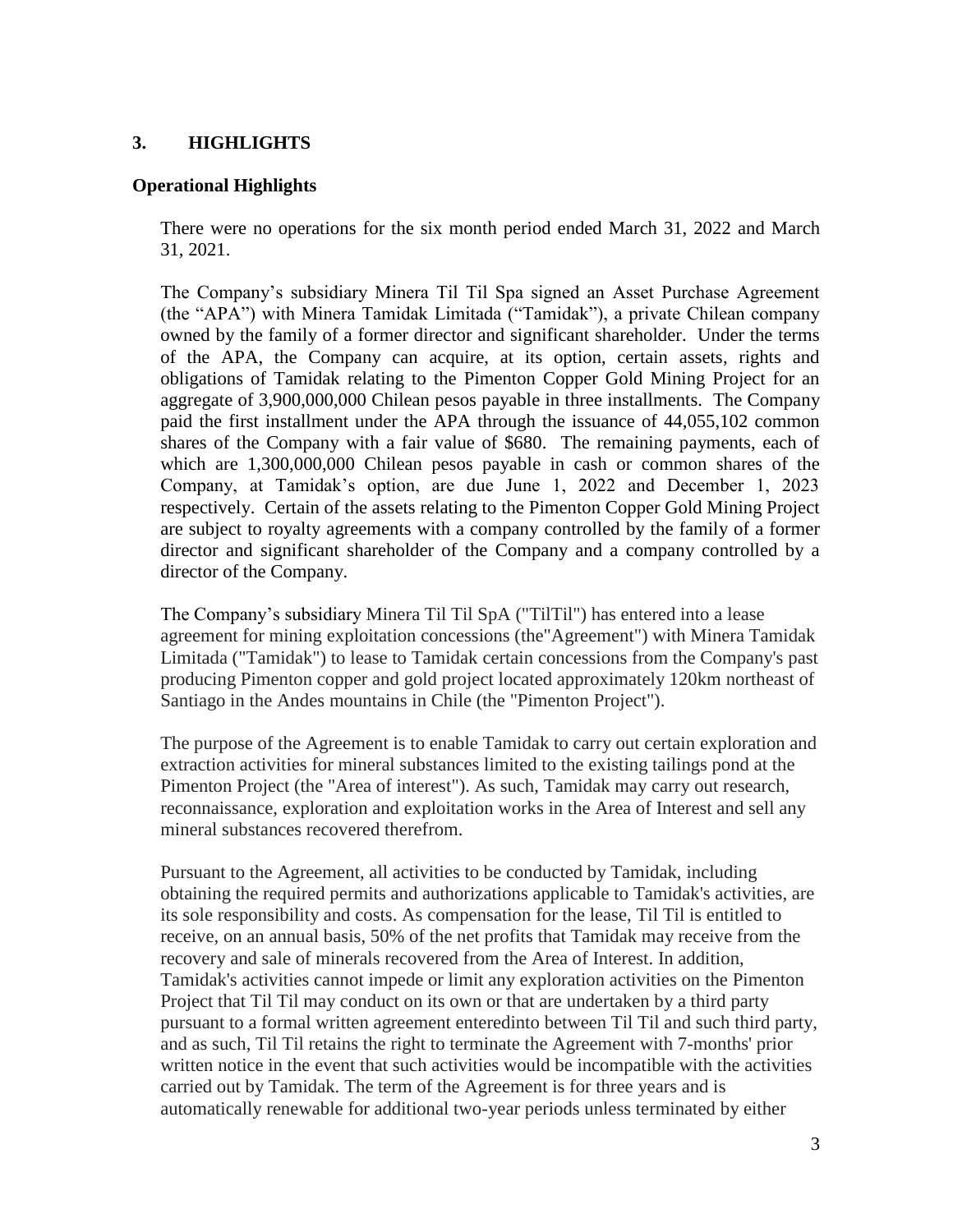party with 60-days' prior written notice to the other prior to the end of the initial term or any additional term. Tamidak retains the right to terminate the Agreement at any time by providing 90-days' written notice to Til Til, and Til Til may terminate the Agreement at any time after five years with six-months' prior written notice, provided that Til Til may immediately terminate the Agreement after providing written notice to Tamidak that it has failed to make any annual lease payment and such default is not remedied by Tamidak within ten business days after written notice has been provided to Tamidak. In the event of such termination, Tamidak remains obligated to make such payment.

Upon termination of the Agreement, Tamidak is required to abandon and clean the Area of Interest, remove equipment and comply with the closure plan approved by the relevant authority.

Tailings Pond - Area of Interest

The tailings pond is approximately 130 m by 200 m in size with depths ranging from 2 to 15 m. In 2019, a preliminary sampling program was carried out as part of the Company's environmental permitting of the tailings pond and the Company decided to assay the samples for gold mineralization. A total of 20 samples were collected, none more than 50 cm deep. The original samples returned higher than expected gold grades averaging 0.5 g/t, ranging from a low of 0.34 g/t to a high of 0.63 g/t.

In 2021, the tailings pond was drilled with Auger-type wells to a maximum depth of 6m. This sampling system is adequate until this depth and it is not recommended for more deep holes because of the higher water content in depth. A total of 13 wells were drilled, in 3 sections separated 35 m and in lines every 50 m.

# **Financial Highlights**

- Loss before and after income taxes for the period ended March 31, 2022 was \$47 compared to a loss of \$1,235 in the same period in 2021. The decrease is due to Stephen Houghton's retirement settlement and the forgiveness of outstanding loans considered the period ended March 31, 2021 and to an unrealized gain of \$381 on derivative liability.
- Income before and after income taxes for the three months ended March 31, 2022 was \$123 compared to a loss of \$999 in the same period in 2020 due to the items mentioned in point 1
- Basic loss per share for the quarter ended March 31, 2022 was a loss of \$0.00 per share (2021 – loss of \$0.00).
- At March 31, 2022, the Company had cash of \$4 compared to \$7 at March 31, 2021.
- Cash used in operations for the quarter ended March 31, 20201 was negative \$299 (2021 – negative \$970).
- Cash used in operations for the period ended March 31, 2022 was \$387 (2021 \$1,039).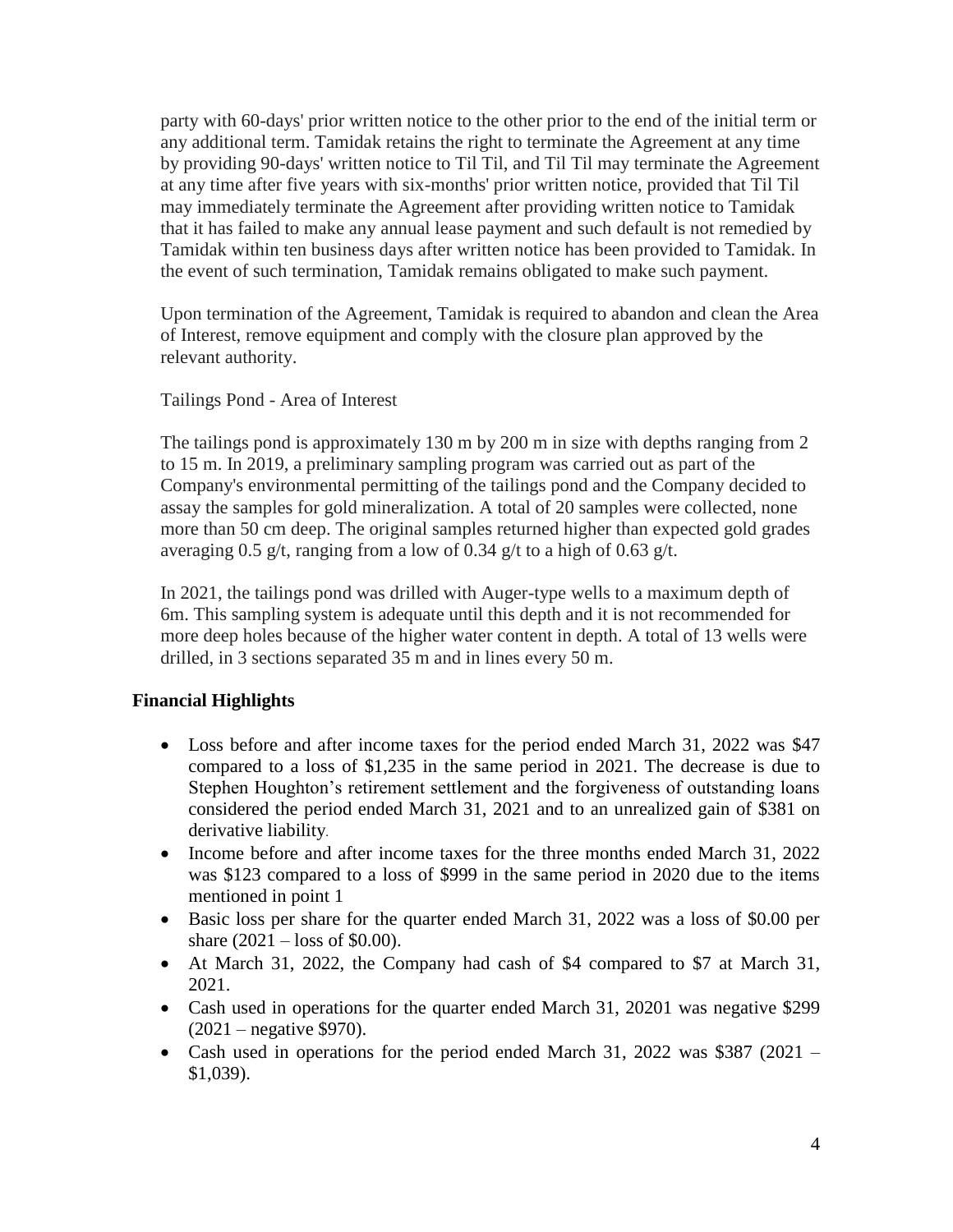# **Other Highlights**

 Management believes that the values of the exploration of Tordillo and the Catedral/Rino and Cal Norte limestone deposits are not reflected in the Company's market capitalization. The Company will continue its effort to enhance the underlying values of its assets.

### **4. SUMMARY FINANCIAL RESULTS**

The table below sets out the consolidated income (loss) for the six months ended March 31, 2022 and 2021.

|                                                                 | Three months ended<br>March 31, |       | Six months ended<br>March 31, |          |
|-----------------------------------------------------------------|---------------------------------|-------|-------------------------------|----------|
|                                                                 |                                 |       |                               |          |
|                                                                 | 2022                            | 2021  | 2022                          | 2021     |
|                                                                 | \$                              | \$    | \$                            | \$       |
| <b>Expenses</b>                                                 |                                 |       |                               |          |
| General and administrative                                      | 213                             | 895   | 334                           | 1,115    |
| Foreign exchange                                                | 20                              | 64    | 51                            | (15)     |
| Interest                                                        | 4                               | 3     | 8                             | 7        |
| Accretion expense (Note 8)                                      | 18                              | 18    | 37                            | 37       |
| Unrealized gain (loss) on derivative liability                  | (378)                           | 19    | (381)                         | 91       |
|                                                                 | (123)                           | 999   | 47                            | 1,235    |
| Income (loss) and comprehensive income (loss) for<br>the period | 123                             | (999) | (47)                          | (1, 235) |

1) Consolidated statements of income (loss) and other comprehensive income (loss) for the three month period ended March 31, 2022 and 2021:

- a) General and administrative costs for the three months ended December 31, 2022 were \$213 compared to \$895 for the same period in 2021.
- 2) Consolidated statements of loss and other comprehensive loss for the six month period ended March 31, 2022 and 2021.
	- a) General and administrative costs for the six months ended March 31, 2022 were \$334 compared to \$1,115 for the same period in 2021.
- 3) Consolidated Statement of Financial Position as at March 31, 2022

As at March 31, 2022 the Company had a negative working capital of \$1,988 (2021 – negative \$1,842).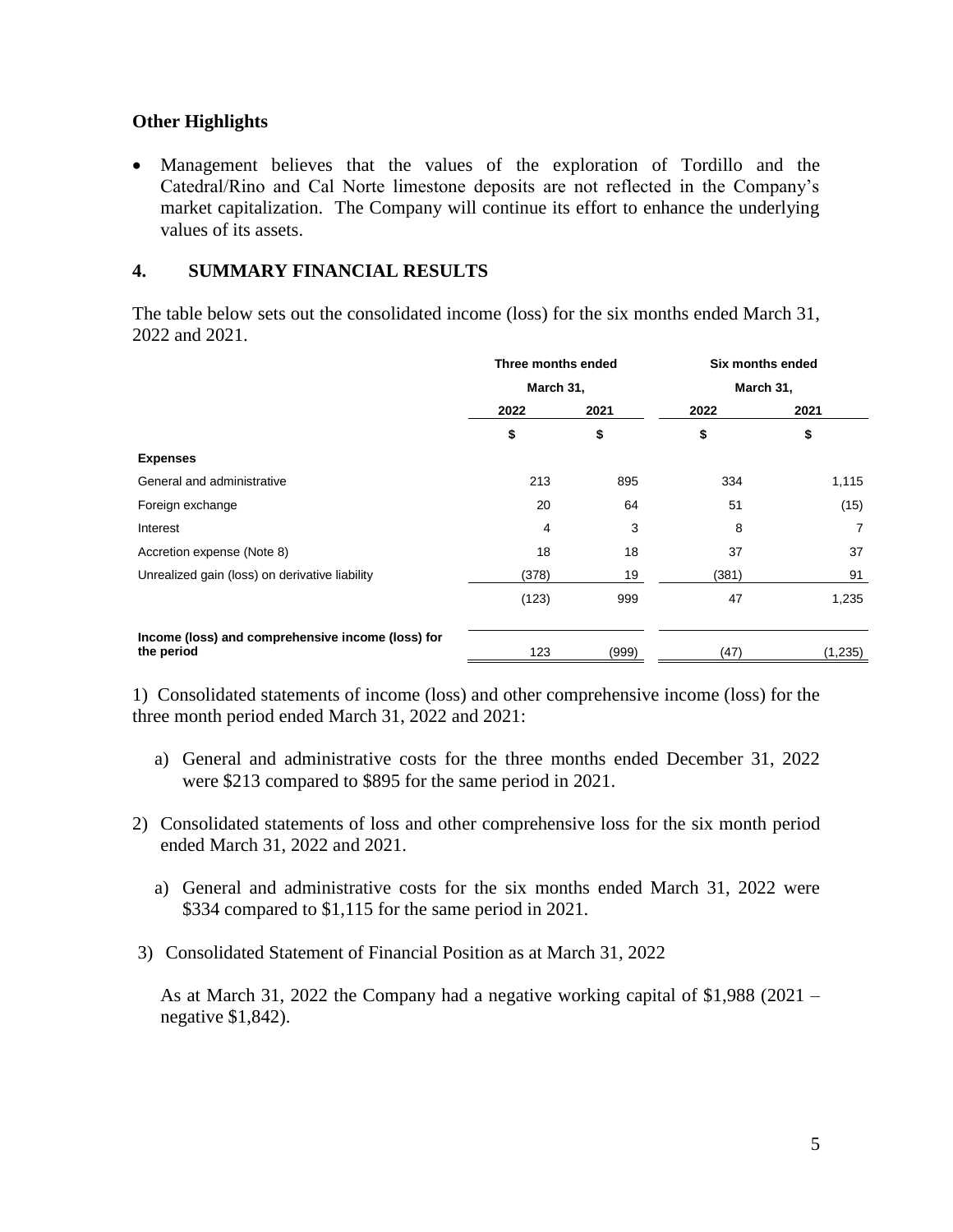# **Summary of Quarterly Results**

The following information is provided for each of the eight most recent quarterly periods ending on the dates specified. The figures are extracted from the underlying financial statements

|                   | Mar 31,<br>2022 | Dec 31,<br>2021 | <b>Sept 30,</b><br>2021 | <b>June 30,</b><br>2021 |
|-------------------|-----------------|-----------------|-------------------------|-------------------------|
| <b>Sales</b>      |                 |                 |                         |                         |
| Net income (loss) | 123             | (170)           | 917                     | (536)                   |
| Per share         | 0.00            | 0.00            | 0.00                    | 0.00                    |
| Per share diluted | 0.00            | 0.00            | 0.00                    | 0.00                    |

|                   | Mar 31,<br>2021 | Dec 31,<br>2020 | <b>Sept 30,</b><br>2020 | <b>June 30,</b><br>2020 |
|-------------------|-----------------|-----------------|-------------------------|-------------------------|
| Sales             |                 |                 |                         |                         |
| Net income (loss) | (999)           | (236)           | (1,274)                 | (88)                    |
| Per share         | 0.00            | 0.00            | 0.00                    | 0.00                    |
| Per share diluted | 0.00            | 0.00            | 0.00                    | 0.00                    |

### **Outlook**

The other subsidiaries of CEG, including Compañia Minera Til Til, Compañia Minera Catedral, Compañia Minera Tordillo, Compañia Minera Bandurrias and Compañia Minera Cal Norte are not affected by the bankruptcy of Compañia Minera Pimentón. At this time management is determining the best course of action.

# **5. EXPLORATION AND DEVELOPMENT PROJECTS**

# **Tordillo**

The Company holds mining claims on Tordillo which is located 11.5 kilometers southsouthwest of Pimenton and covers an area of 6,632 hectares (16,381 acres). Tordillo is in the early exploration stage and to date the Company has identified several gold/copper vein structures similar to those at Pimenton and an area of potential porphyry copper mineralization. The preliminary data suggests Tordillo contains the upper part of a deepseated copper/gold and possibly copper molybdenum porphyry system associated with narrow high grade gold and copper veins which may be widespread and represent a separate exploration target. Tordillo is located in an area of intense exploration activity and was acquired by the Company in 2006.

Subsequent exploration should bring into perspective the vein potential and establish if the porphyry system is large enough to host possible economic copper mineralization.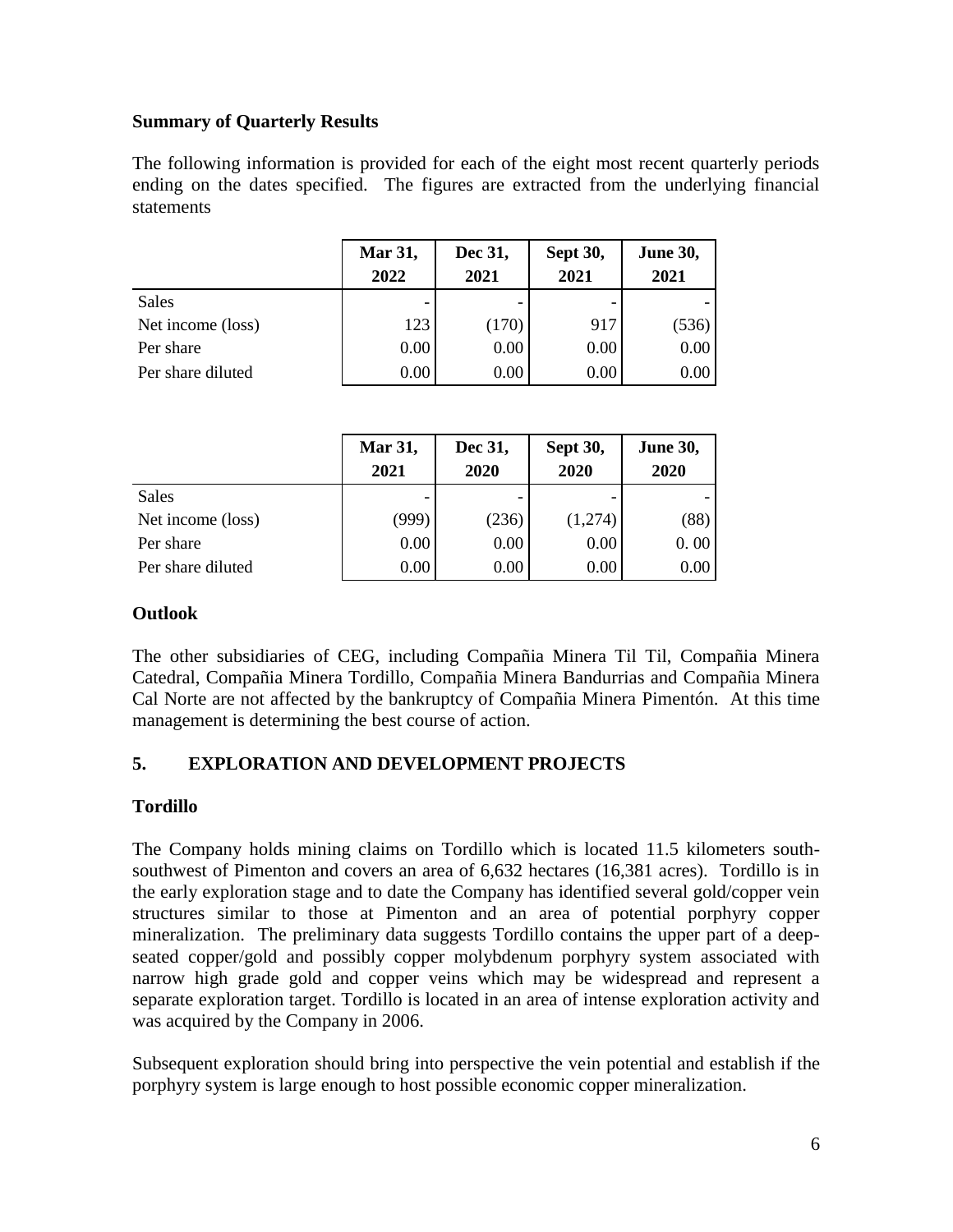During the six months ended March 31, 2022, the Company expensed a total of \$nil (2021 - \$nil) relating to mining property costs and exploration costs on Tordillo.

# **Bandurrias**

During the six months ended March 31, 2022 acquisition costs of \$nil were expensed (2021 - \$nil).

# **Limestone deposits**

The Company holds interest in two limestone deposits. Lime is used by the Chilean mining industry in processing sulfide copper ores and in heap leaching of gold ores.

The Company's limestone deposits at Catedral and Cal Norte contain high grade limestone which, when calcined, can produce lime that the Company's management believes will qualify for use by the Chilean mining industry. While the changing economic situation will enable the Company to continue its efforts to become a supplier of lime to the Chilean copper industry, it also strengthens the Company's position as it reviews alternative strategies for the sale, joint venture or spin-off of the Catedral/Rino and Cal Norte limestone properties.

As at March 31, 2022, the Company had contributed a cumulative total of \$4,080 (2021 - \$4,080) to finance a drilling program on Catedral/Rino and complete a preliminary feasibility study for the construction of a 1,320 ton per day capacity cement manufacturing facility on the project as well as a preliminary feasibility study for construction of a 600 ton per day lime kiln on the Catedral property. During prior years the Company had written off \$4,080 in mining properties and exploration costs relating to Catedral/Rino.

As at March 31, 2022, the Company had contributed a cumulative total of \$1,556 (2021 - \$1,556) to Cal Norte, to finance a bankable feasibility study on the project, environmental permitting, and further mine development. Although the Company has incurred sufficient exploration expenditures to maintain the Cal Norte property in good standing, the Company expensed this \$1,566 in prior years.

# **6. INVESTING**

During the six months ended March 31, 2022 the Company invested \$nil (2021 - \$nil) in mining plant, equipment, and mining properties.

# **7. FINANCING**

The Company finances its operations using cash advances by related parties or equity sold to related parties. Due to no production and the negative cash flow, Auromin (a company owned by the Thomson family), Chañar Blanco (a company owned by Mario Hernandez, a Director and Officer of the Company) and Mario Hernandez personally have made cash advances to cover the shortfalls.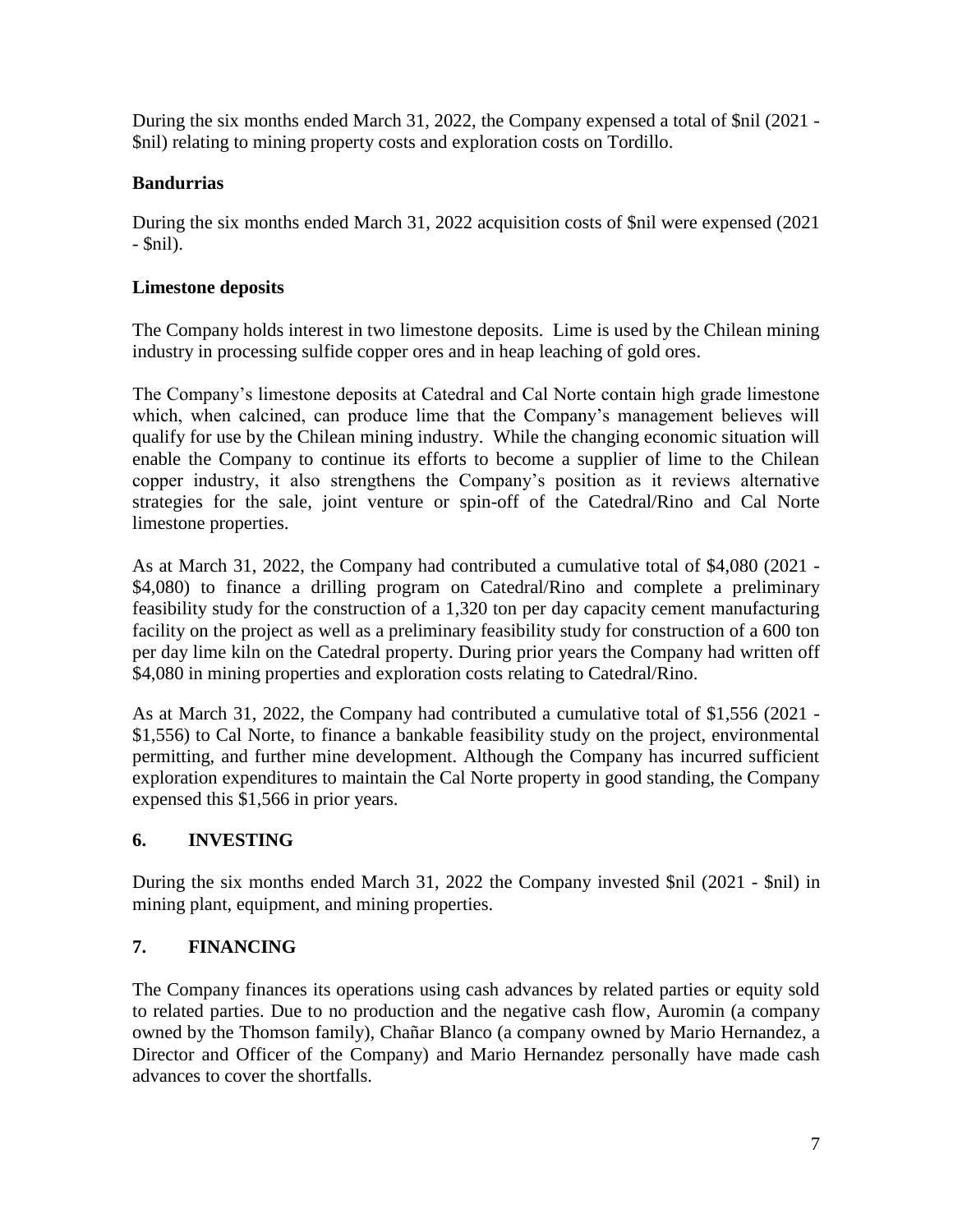The Company announced on February 20, 2020 that it has issued unsecured convertible debentures in the aggregate principal amount totaling approximately US\$3,787 (or CDN\$4,919 using an exchange rate of US\$1.00/CDN\$1.2988) (the "Debentures").

Mario Hernandez, ("Hernandez") a director and officer of the Company, personally and through Compañia Minera Chanar Blanco S.A. ("Chanar Blanco"), a company controlled by Hernandez and the Thomson family, ("Thomson") through Compañia Minera Auromin Ltda ("Auromin"), a company controlled by the Thomsons, have each acquired one Debenture convertible into common shares of the Company. Hernandez has acquired a Debenture in the principal amount of US\$34 (CDN\$44), Chanar Blanco has acquired a Debenture in the principal amount of US\$604 (CDN\$784) and Minera Auromin has acquired a Debenture in the principal amount of US\$3,149 (CDN\$4,090). The outstanding amount of principal under each Debenture is convertible into Common Shares at a conversion price (the "Conversion Price") equal to the greater of (i) CDN\$0.05 per Common Share, and (ii) the simple average of the closing price per Common Share on the Canadian Securities Exchange (or such other exchange on which the Common Shares may then be listed) for the 15 consecutive trading days period ending immediately prior to the date of the notice of conversion provided by the holder of the Debenture to the Company. On this basis, each of Hernandez, Chanar Blanco and Minera Auromin, can acquire at their option, at any time after the date that is 180 days from the date hereof until maturity, up to 882,290, 15,680,601 and 81,807,694 Common Shares, respectively, upon conversion of the full amount of principal under their respective Debentures.

The Debentures have been issued in exchange for the cancellation of cash advances made to the Company up to December 31, 2019 by each of Hernandez, Chanar Blanco and Minera Auromin in the aggregate amount of US\$3,787. The cash advances were used for working capital purposes and to pay for the Company's MAG and DCIP surveys conducted on the Company's Tordillo property by Quantec Geoscience. The Debentures mature on February 20, 2025 and do not bear interest. The Company may also, at its option, accelerate the conversion (the "Acceleration Right") of all or part of the outstanding principal at the Conversion Price, at any time if the closing price of the Common Shares on the Canadian Securities Exchange, equals or exceeds CDN\$0.15 per Common Share for a period of 20 consecutive trading days (the "Acceleration Period"). For further information, please refer to the February 20, 2020 press release issued by the Company.

During the month of November 2014, the Company signed a Gold Loan Debenture for \$100 bearing an annual interest rate of 10%. The principal is to be repaid semi-annually at a gold price of \$1,057 per ounce or higher if the average price during the six month period prior to any repayment date exceeds the agreed price for the equivalent of 15.77 ounces of gold payment.

The balance of the Gold Loan at March 31, 2022 is \$25. There is no derivative liability associated with the fluctuation of the price of gold in the contract as at March 31, 2022 there was no production at the Pimenton mine.

On August 22, 2016 the company issued a second Gold Loan Debenture for \$200 with a maturity date of August 22, 2019. The debenture bears a fixed annual interest rate of 8% on the outstanding principal amount and is payable on a quarterly basis on the  $25<sup>th</sup>$  day of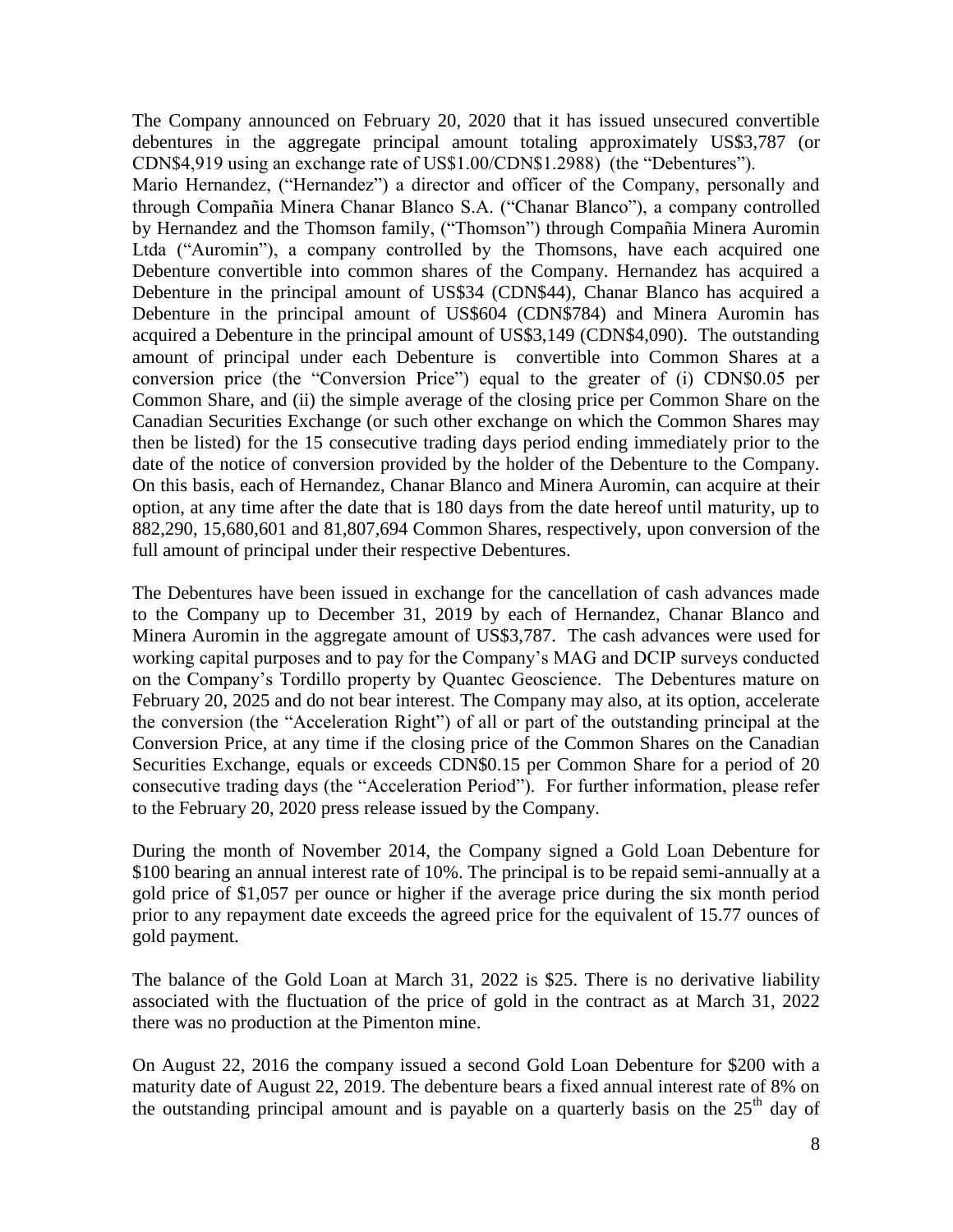February, May, August and November of each year. The payment of the principal is semiannually on February 25 and August 25 of each year plus the difference in the average gold price per ounce in excess of \$1,260 per ounce calculated on 26.455 ounces of gold.

The principal balance of the Gold Loan at March 31, 2022 is \$167. There is no derivative liability associated with the fluctuation of the price of gold in the contract as at March 31, 2022 there was no production at the Pimenton mine.

# **8. LIQUIDITY AND CAPITAL RESOURCES**

As of March 31, 2022, the Company shows a negative working capital of \$1,988 (2021 negative \$1,842).

|                                          |              | <b>Less than</b> | $1 - 3$ | Over    |
|------------------------------------------|--------------|------------------|---------|---------|
| <b>Contractual Obligations</b>           | <b>Total</b> | 1 year           | vears   | 4 years |
|                                          | \$           | \$               | \$      | \$      |
| Accounts payable and accrued liabilities | 181          | 181              |         |         |
| Amount due to related parties            | 1,591        | 1,591            |         |         |
| Short-term debt                          | 256          | 256              |         |         |
| Conditional loan agreement (1)           | 2,500        |                  |         | 2,500   |
| Tordillo prospect (2)                    | 250          |                  |         | 250     |
| <b>Total Contractual Obligations</b>     | 4,778        | 2,028            |         | 2,750   |

Note (1). The David Thomson estate and Mario Hernandez director of the Company hold the non-controlling interest in Catedral. Under an agreement dated November 27, 1996, the Company agreed to provide or cause to provide these officers and directors a loan of up to \$1,250 each or \$2,500 in total. Such loans are to pay their proportionate share of development costs if a bankable feasibility study demonstrates that the properties can be placed into commercial production, and to fund their combined 50% share of an option payment totaling \$500, which was paid during 1997.

Note (2). As compensation for services rendered in connection with Tordillo, the Company entered into an agreement to pay \$250 within 50 days of first cash flow from the property.

The Company must make an additional capital contribution of \$239 in Cal Norte to earn its 60% equity interest.

The Company has not declared or paid any dividends and does not foresee the declaration or payment of dividends in the near future. Any decision to pay dividends on the common shares will be made by the board of directors on the basis of the Company's earnings, financial requirements and other conditions existing at such future time.

# **9. OFF-BALANCE SHEET ARRANGEMENTS**

There are no off-balance sheet arrangements.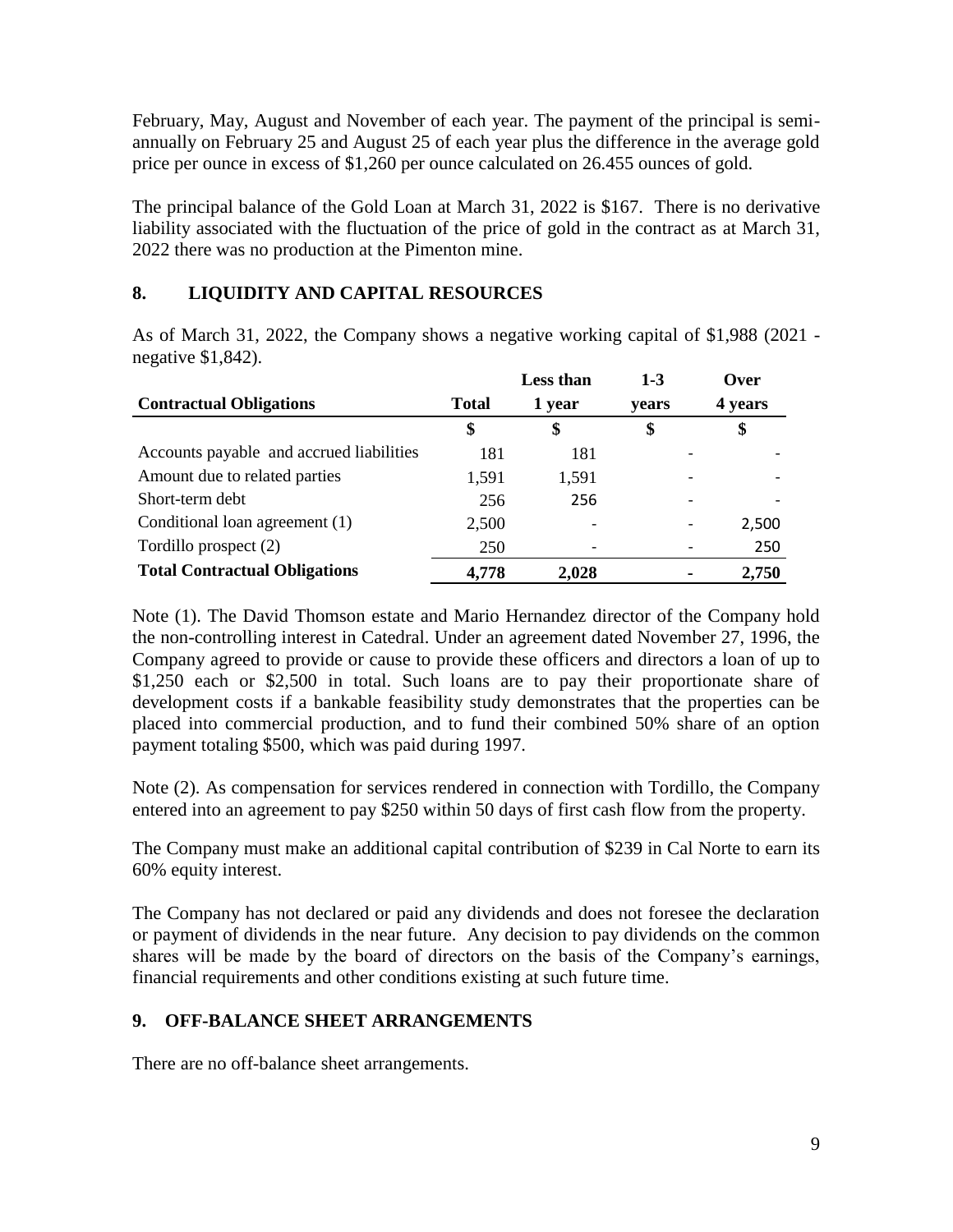### **10. RELATED PARTY TRANSACTIONS**

A company controlled by the Chief Financial Officer of the Company (the "CFO" and interim CEO and also a director) billed \$18 to the Company for accounting and administration services and \$18 for interim CEO services during the six months ended March 31, 2022 (2021 - \$20 and \$nil). Trade and other payables include \$16 in relation to such services at March 31, 2022 (2021 - \$15).

Due to related parties includes cash advances of \$1,376 from the estate of David Thomson, who was a former director and officer of the Company at March 31, 2022 (2021 - \$719). The cash advances bear no interest and have no specific terms of repayment.

As at March 31, 2022, the Company owes a total of \$213 (2021 - \$194) to directors for director's compensation. This amount is included in due to related parties. .

# **11. CRITICAL ACCOUNTING ESTIMATES**

A summary of the critical accounting estimates are set out below:

#### *Exploration and development costs*

Acquisition and exploration costs of exploration properties are expensed as incurred. Once resource potential has been established as defined by a National Instrument (NI) 43-101 report future costs are then capitalized. Upon reaching commercial production, these capitalized costs are transferred from exploration properties to mining properties, plant and equipment as mine development costs and are amortized into operations using the units of production method, based on proven and probable mineral reserves and mineral resources.

The Company regularly assesses exploration and development costs for any factors or circumstances that may indicate impairment.

#### *Stock-based compensation*

The Company has a share option plan. Compensation expense is recorded when share options are issued to directors, officers or employees under the Company's share option plan, based on the fair value of options granted. Consideration paid by optionees on exercise of an option is recorded in share capital. Stock-based compensation given to outside service providers is recorded at the fair value of consideration received or consideration given, whichever is more readily determinable. The fair value of options granted or consideration given is determined using the Black-Scholes valuation model, with volatility factors and risk-free rates existing at the grant date. The share price at the grant date is considered to be equal to the closing price of the Company's stock on the relevant Stock Exchange on the business day preceding the grant date.

### *Reclamation and remediation*

Asset retirement obligations are recorded in mining properties, plant and equipment and in liabilities at fair value, when incurred. The liability is accreted over time through periodic charges to income. The amount of the liability is subject to remeasurement at each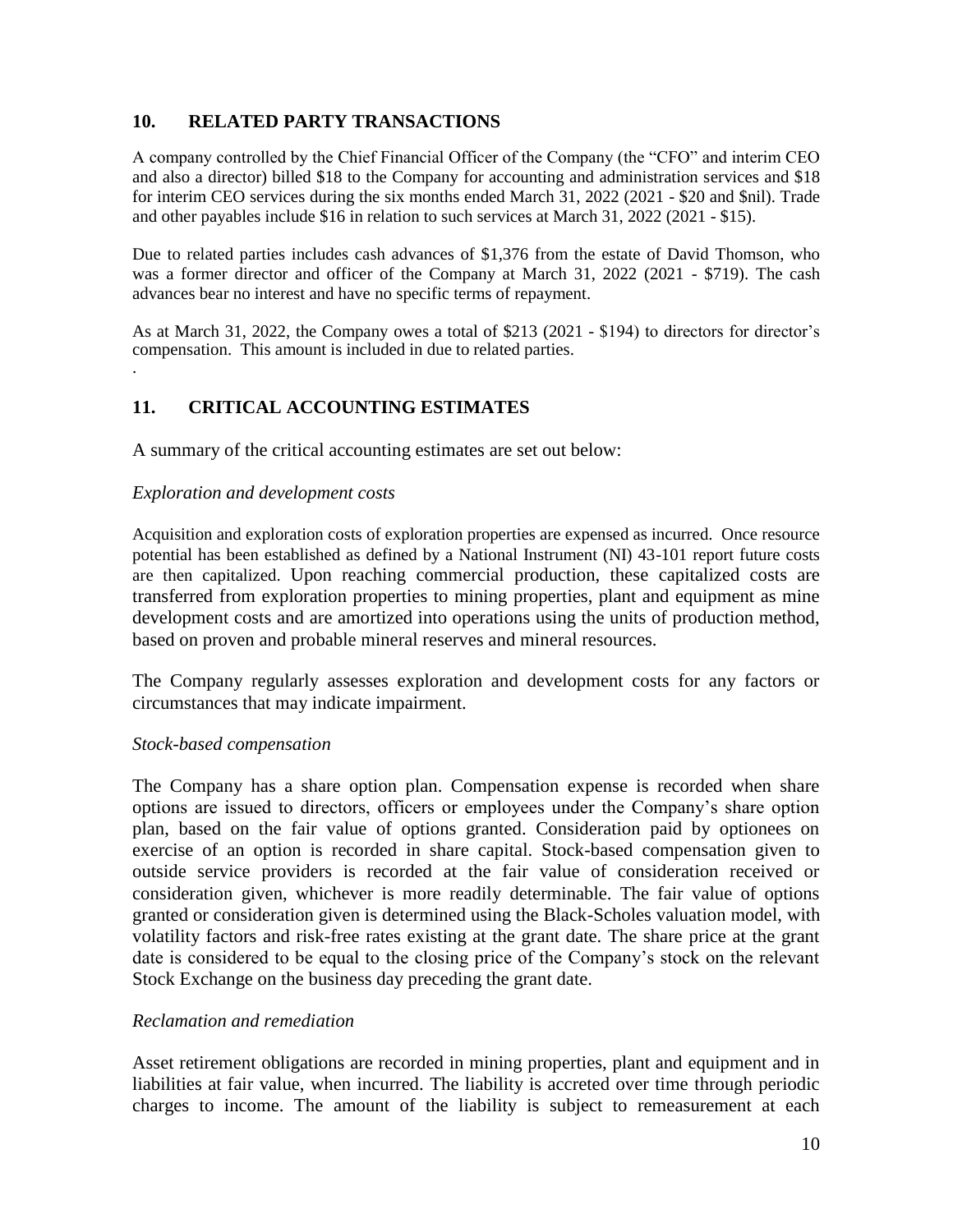reporting period. These obligations are associated with long-lived assets for which there are a legal obligation to settle under existing or enacting laws, statutes or contracts. The related assets are amortized using the unit of production method.

Key assumptions on which the fair value of the asset retirement obligations is based include the estimated future cash flows, the timing of those cash flows and the credit-adjusted riskfree rate on which the estimated cash flows have been discounted. The actual asset retirement obligation and closure costs may differ significantly, based on future changes in operations, cost of reclamation and closure activities, regulatory requirements and the outcome of legal proceedings.

# **12. SECURITIES OUTSTANDING**

As of May 30, 2022 the Company has issued one class of common shares of which a total of 396,429,993 are outstanding.

Options granted under the stock option plan of the Company (each, an "Option") outstanding as of May 30, 2022 totaled 2,562,000 options exercisable into 2,562,000 common shares at exercise prices of CA \$0.05 through August 2023 of which 2,562,000 options are currently exercisable as a result of vesting provisions.

"CEG" is the stock trading symbol for the Company on the CSE and CEGMF for the OTCQB International Symbol on the OTC market.

# **13. CONTROLS**

# **National Instrument 52-109**

# *Evaluation of disclosure controls and procedures*

Public companies are required to perform an evaluation of disclosure controls and procedures annually and to disclose management's conclusions about the effectiveness of these disclosure controls and procedures in its annual Management's Discussion and Analysis. The Company has established, and is maintaining, disclosure controls and procedures to provide reasonable assurance that material information relating to the Company is disclosed in annual filings, interim filings or other reports, and is recorded, processed, summarized and reported within the time periods specified as required by securities regulations.

Management has evaluated the effectiveness of the Company's Disclosure Controls and Procedures as at March 31, 2022 and, given the size of the Company and the involvement at all levels of the Chief Executive Officer and Chief Financial Officer, believes that they are sufficient to provide reasonable assurance that the Company's disclosures are compliant with securities regulations.